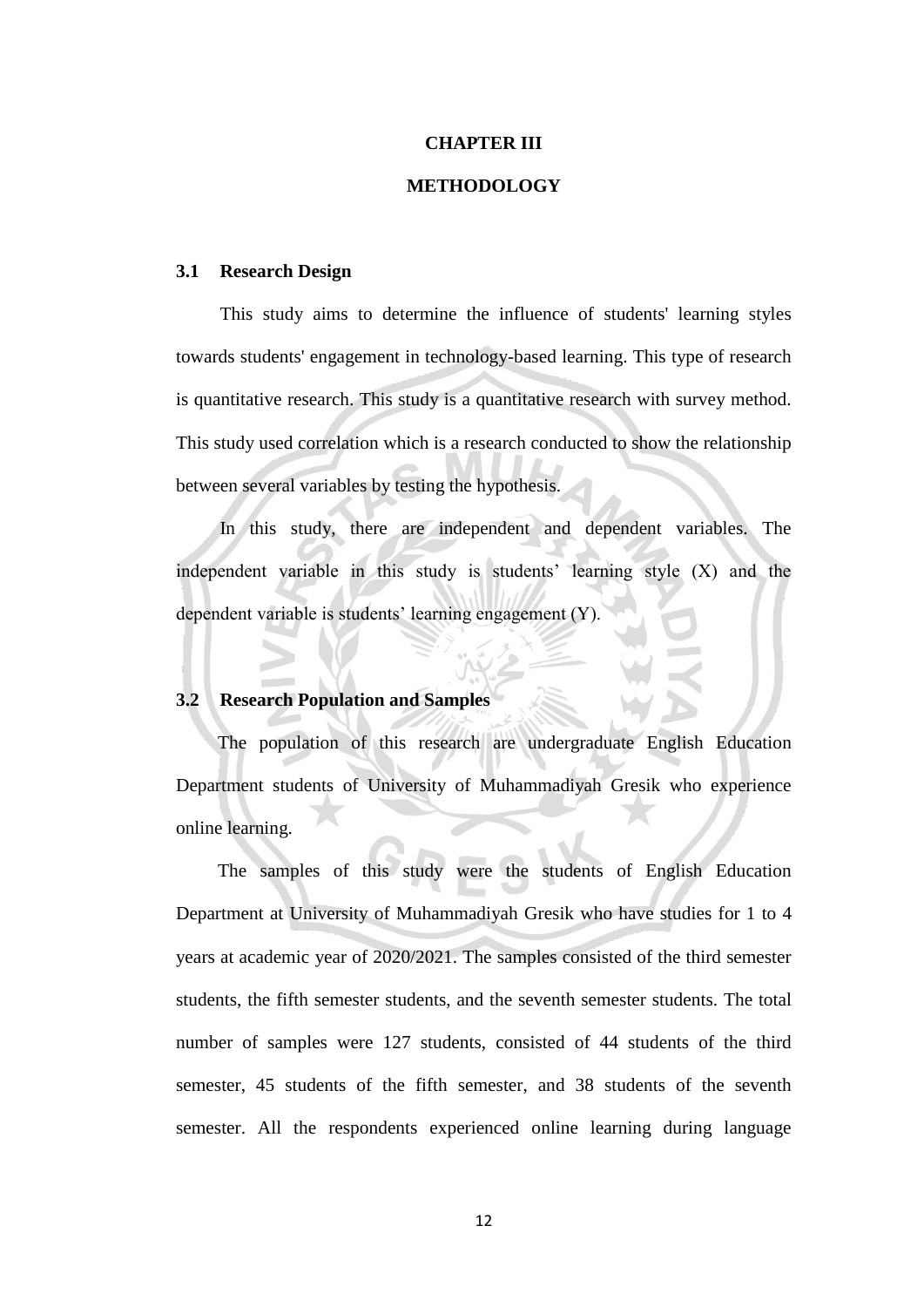learning process. The researcher reached the respondents through online messaging platform (Whatsapp).

### **3.3 Data Collection Technique**

In order to collect the data, there are some procedures have to be done by the researcher as follow:

- 1) The researcher determined the participants in this study based on the length of time the students studied at the English Education Department. The participants were students who had studied at the Englis Education Department at the University of Muhammadiyah Gresik for 1 to 4 years in the odd semester of the 2020/2021 academic year. So that the participants obtained were from the third, the fifth, and the seventh semester students.
- 2) There are two instrument of this study, students' learning style questionnaire and students' online engagement. The instruments were translated by a linguist and distributed to several English Education Department students of the University of Muhammadiyah Gresik to check its validity and reliability. The questionnaires were distributed in online survey using Google Form. Then, the instruments was tested using Pearson Product Moment and Cronbach Alpha. If the instruments are valid and reliable, it can be used for this research.
- 3) The researcher shared the questionnaire link via online messaging platform (whatsapp). The respondents filled the questionnaire in Google Form page. The researcher has to make sure that the result of the questionnaire is as many as the number of research samples.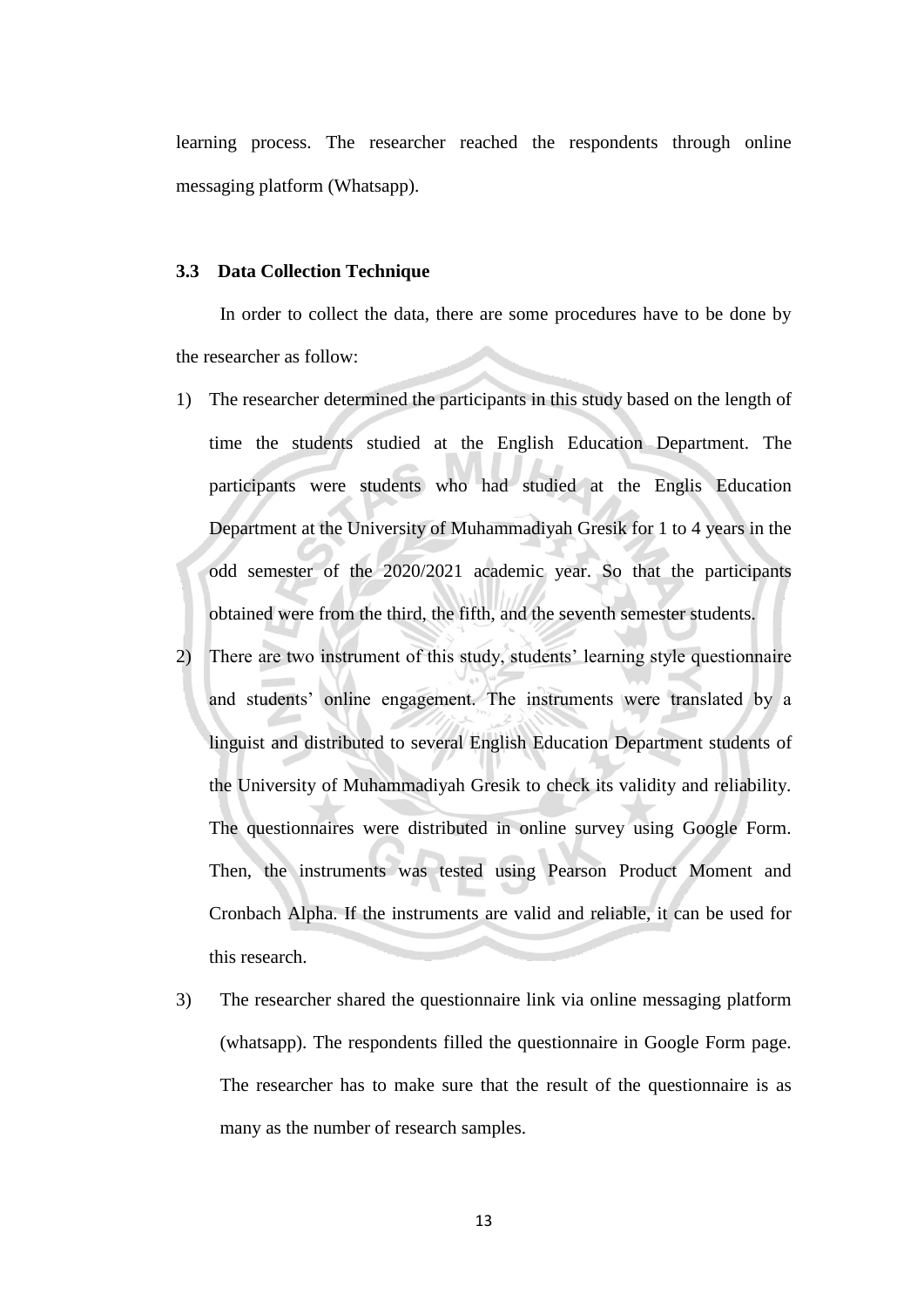4) After all the respondents filled the questionnaire, the researcher downloaded the result in excel form and analyze it in SPSS 17.

## **3.4 Research Instrument**

This study used two questionnaires, namely the Students 'Learning Styles Preferences questionnaire and the Students' Online Engagement questionnaire. For both quistionnaires provide 5 option responses (strongly disagree, disagree, neutral, agree, strongly agree).

Before respondents filled the questionnaire, the researcher had to ensure that the respondents were English Education Department students in the third, fifth, and seventh semester who experienced online learning. The Researcher provides three questions, which read: 'A*re you a student of English Education Department at University of Muhammadiyah Gresik?', 'Which semester are you in?'* and '*Did the class take place in online environment, such as using zoom, online discussion forum, or other online platforms?'*.

The instrument used to measure students' learning styles was the Students' Learning Styles Preferences adapted from Reid (1987) questionnaire. In this questionnaire there are 6 types of learning styles, namely visual, auditory, kinesthetic, tactile, group, and individual learning. Each learning style type in this quistionnaire consists of 5 items as shown on the table above. This questionnaire has been widely used in previous research (e.g. Lee, Yeung, & Ip, 2016; Karthigeyan & Nirmala, 2013; Nematipour, 2012; Rossie-Le, 1995; Steb-bins, 1995).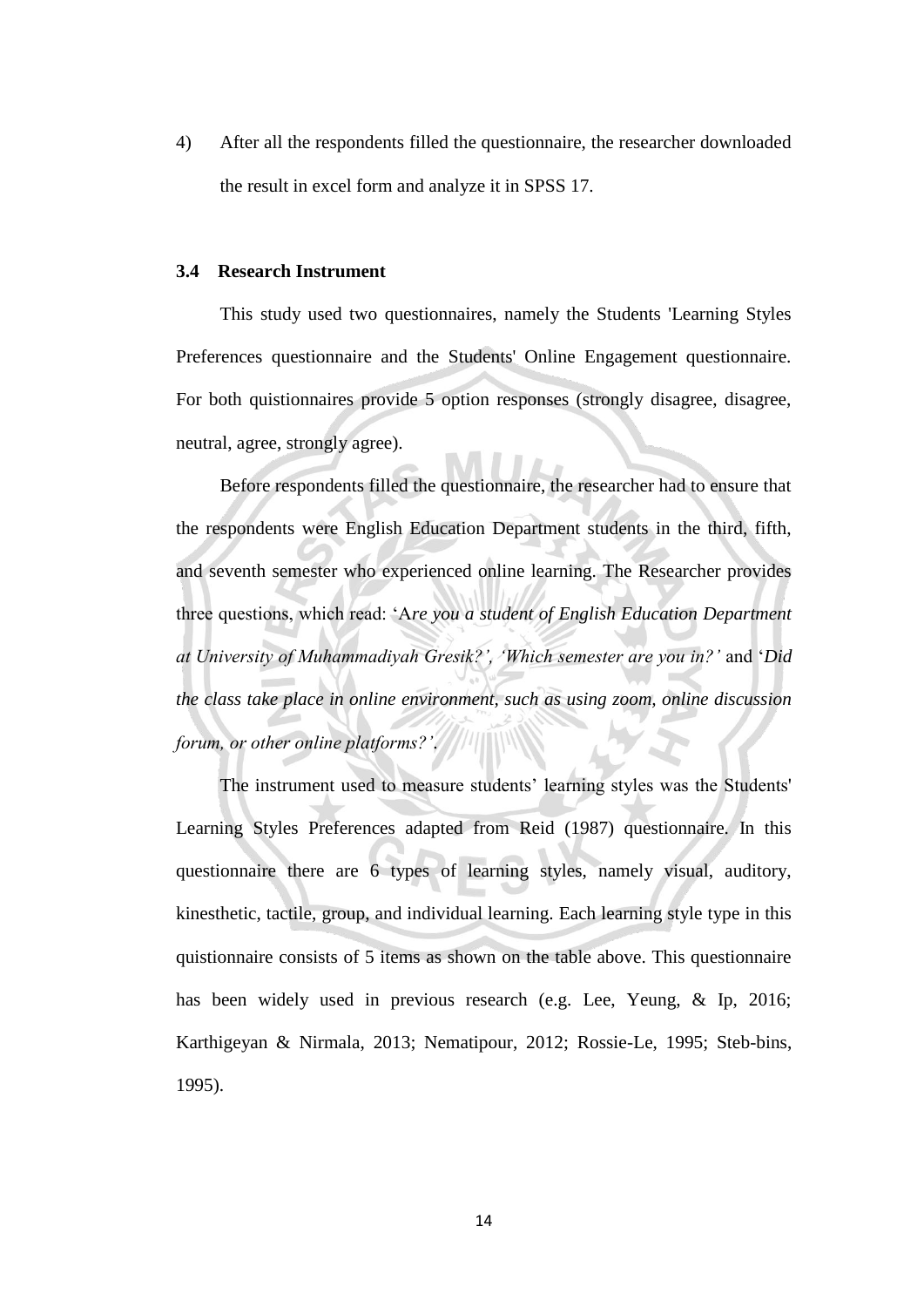Students' Online Engagement Scale which adapted from Dixon (2010) in this study is used to measure students' engagement in technology-based learning. This questionnaire was used in the previous study to evaluate its validity and reliability. Henrie et al (2015) analyse this questionnaire with Explanatory Factor Analysis and obtain 3 types of engagement, specifically behavioral, cognitive, and emotional engagement. From the table below, behavioral engagement consists of 6 items, cognitive engagement consists of 8 items, and emotional engagement consists of 5 items.

| <b>Table 1 Questionnaire Items Table</b> |                |                                                                                                                                                                                                                                                                                                                                                        |              |            |  |
|------------------------------------------|----------------|--------------------------------------------------------------------------------------------------------------------------------------------------------------------------------------------------------------------------------------------------------------------------------------------------------------------------------------------------------|--------------|------------|--|
| Variable                                 | Item<br>number | Indicator                                                                                                                                                                                                                                                                                                                                              | <b>Types</b> | Source     |  |
| Student<br>learning<br>styles $(X)$      | 9<br>17<br>20  | When the teacher tells me<br>the instructions I understand<br>better<br>When someone tells me<br>how to do something in<br>class, I learn better<br>I remember things I have<br>heard in class better than<br>things I have read<br>I learn better in class when<br>the teacher gives a lecture<br>I learn better in class when I<br>listen to someone | Auditory     | Reid, 1987 |  |
|                                          | $\overline{2}$ | I prefer to learn by doing<br>something in class                                                                                                                                                                                                                                                                                                       |              |            |  |
|                                          | 8              | When I do things in class, I<br>learn better                                                                                                                                                                                                                                                                                                           | Kinesthetic  |            |  |
|                                          | 15             | I enjoy learning in class by                                                                                                                                                                                                                                                                                                                           |              |            |  |

## **Table 1 Questionnaire Items Table**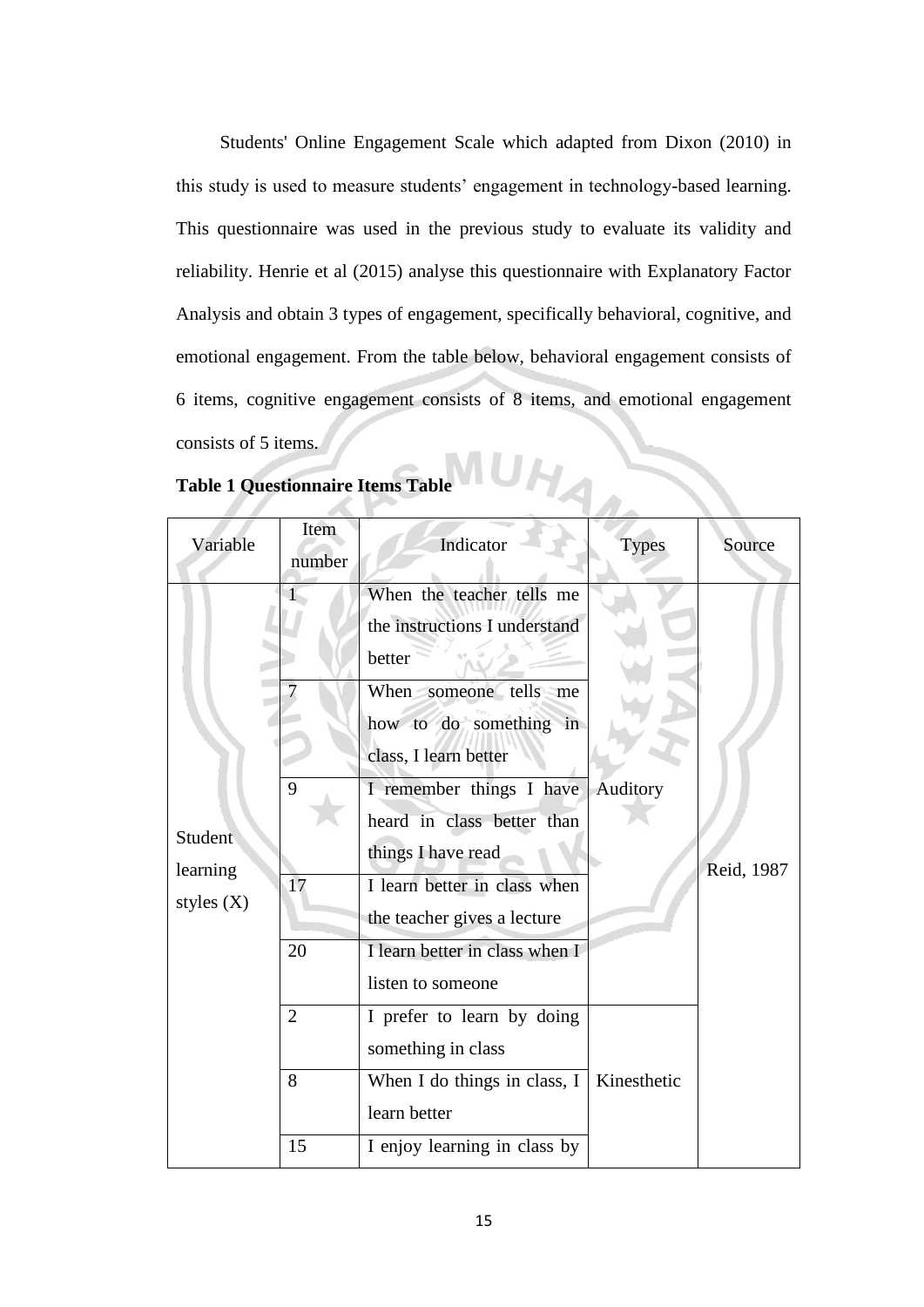|  |                | doing experiments                |         |  |
|--|----------------|----------------------------------|---------|--|
|  | 19             | I understand things better in    |         |  |
|  |                | class when I participate in      |         |  |
|  |                | role-playing                     |         |  |
|  | 26             | I learn best in class when I     |         |  |
|  |                | can participate in related       |         |  |
|  |                | activities                       |         |  |
|  | 3              | I get more work done when        |         |  |
|  |                | I work with others               |         |  |
|  | $\overline{4}$ | I learn more when I study        |         |  |
|  |                | with a group                     |         |  |
|  | 5              | In class, I learn best when I    | Group   |  |
|  |                | work with others.                |         |  |
|  | $2^{\circ}$    | I enjoy working<br>on<br>an      |         |  |
|  |                | assignment with two<br><b>or</b> |         |  |
|  |                | three classmates                 |         |  |
|  | 23             | I prefer to study with others    |         |  |
|  | 6              | I learn better by reading        |         |  |
|  |                | what the teacher writes on       |         |  |
|  |                | the chalkboard                   |         |  |
|  | 10             | When I read instructions, I      |         |  |
|  |                | remember them better             |         |  |
|  | 12             | I understand better, when I      |         |  |
|  |                | read instructions                | Visual  |  |
|  | 24             | I learn better by reading        |         |  |
|  |                | by<br>listening<br>than<br>to    |         |  |
|  |                | someone                          |         |  |
|  | 29             | I learn more by reading          |         |  |
|  |                | textbooks than by listening      |         |  |
|  |                | to lectures                      |         |  |
|  | 11             | I learn more when I can          |         |  |
|  |                | make a model of something        | Tactile |  |
|  |                |                                  |         |  |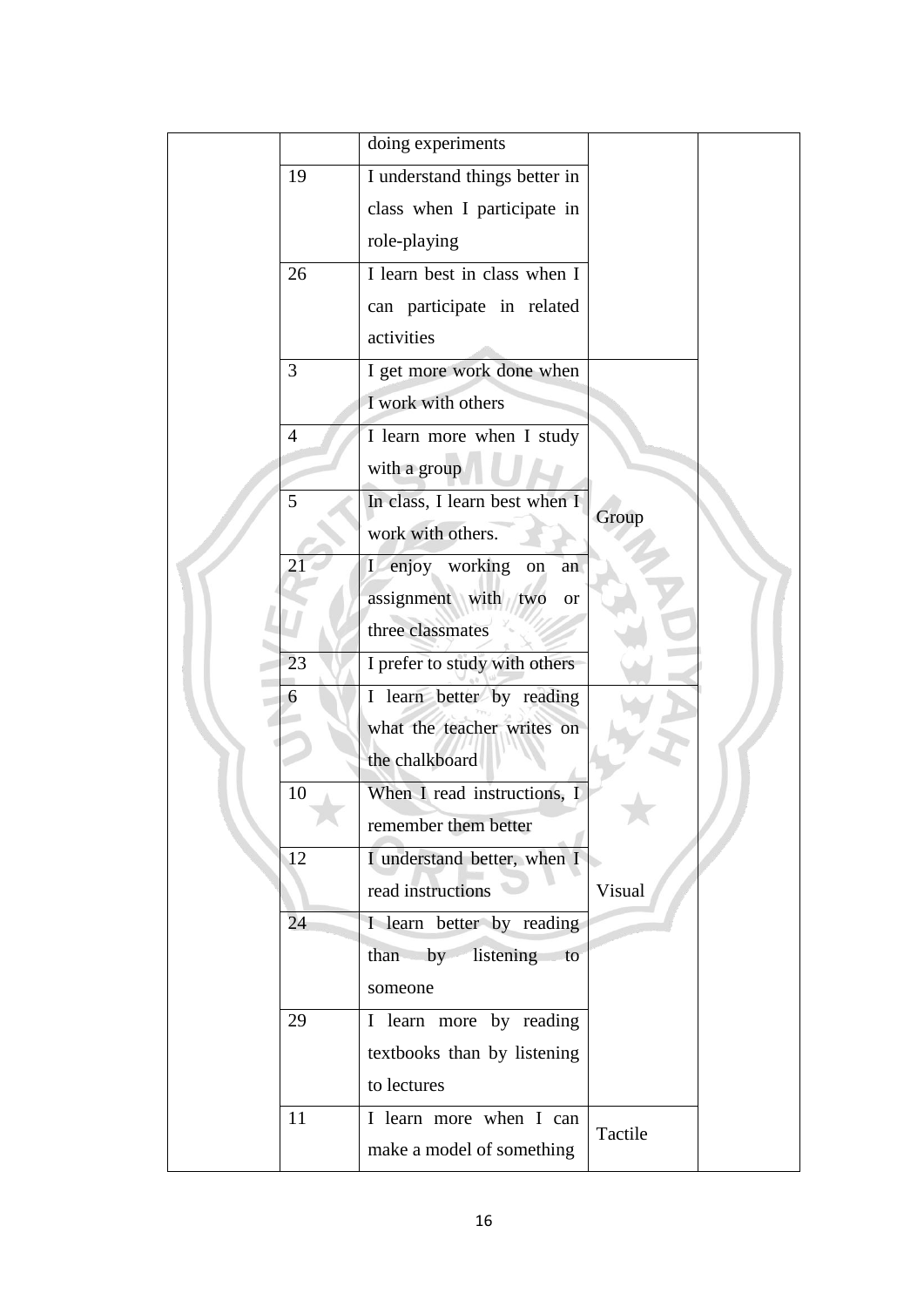|             | 14             | I learn more when I make                  |            |         |
|-------------|----------------|-------------------------------------------|------------|---------|
|             |                | something<br>for<br>class<br>$\mathbf{a}$ |            |         |
|             |                | project.                                  |            |         |
|             | 16             | I learn better when I make                |            |         |
|             |                | drawings as I study                       |            |         |
|             | 22             | When I build something, I                 |            |         |
|             |                | remember<br>what<br>$\bf{I}$<br>have      |            |         |
|             |                | learned better                            |            |         |
|             | 25             | I enjoy making something                  |            |         |
|             |                | for a class project                       |            |         |
|             | 13             | study alone, I<br>When $I$                |            |         |
|             |                | remember things better                    |            |         |
|             | 18             | When I work alone, I learn                |            |         |
|             |                | better                                    |            |         |
|             | 27             | In class, I work better when              | Individual |         |
|             |                | I work alone                              |            |         |
|             | 28             | I prefer working on projects              |            |         |
|             |                | by myself                                 |            |         |
|             | 30             | I prefer to work by myself                |            |         |
|             | $\mathbf{1}$   | I always make sure to study               |            |         |
|             |                | on a regular basis.                       |            |         |
|             | 3              | I stay up on the readings.                |            |         |
|             | 4              | I look over class notes                   |            |         |
| Technology- |                | between getting online to                 |            |         |
| based       |                | make sure I understand the                | Cognitive  | Dixson, |
| engagement  |                | material.                                 |            | 2010    |
| (Y)         | 5              | I am study in organized                   |            |         |
|             |                | manner.                                   |            |         |
|             | 6              | I take good notes over                    |            |         |
|             |                | readings, PowerPoints, or                 |            |         |
|             |                | video lectures.                           |            |         |
|             | $\overline{7}$ | I listen/read carefully.                  |            |         |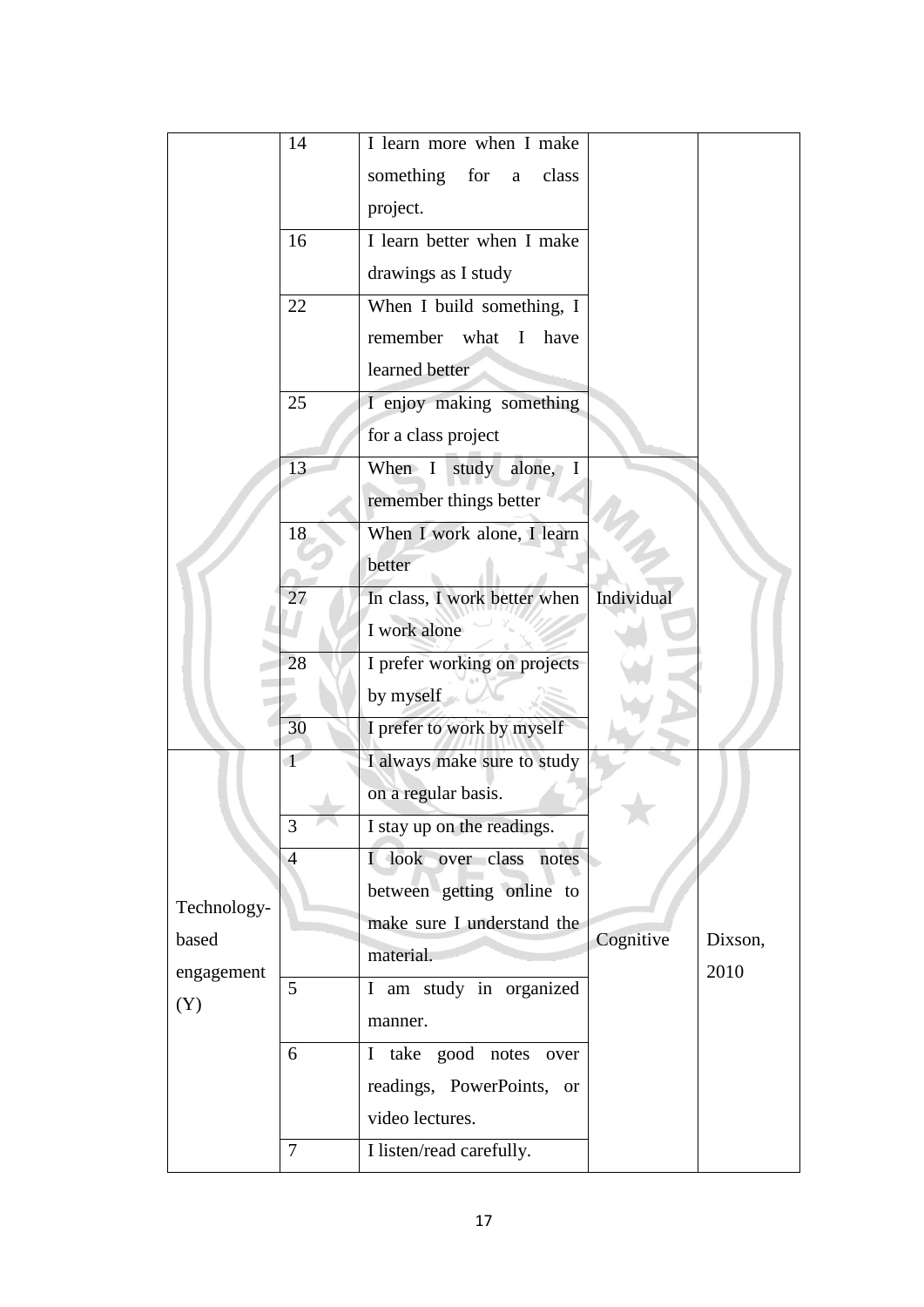|  | 15             | I get a good grade.                          |                 |  |
|--|----------------|----------------------------------------------|-----------------|--|
|  | 16             | I am doing well on the                       |                 |  |
|  |                | tests/quizzes.                               |                 |  |
|  | $\overline{2}$ | forth<br>effort<br>$\mathbf{I}$<br>put<br>in |                 |  |
|  |                | studying.                                    |                 |  |
|  | 8              | I find ways to make the                      |                 |  |
|  |                | course material relevant to                  |                 |  |
|  |                | my life.                                     |                 |  |
|  | 9              | I apply course material to                   | Emotional       |  |
|  |                | my life.                                     |                 |  |
|  | 10             | I find ways to make the                      |                 |  |
|  |                | course interesting to me.                    |                 |  |
|  | 11             | I Really desire to learn the                 |                 |  |
|  |                | material.                                    |                 |  |
|  | 12             | I am having fun in online                    |                 |  |
|  |                | chats, discussions or via                    |                 |  |
|  |                | email with the instructor or                 |                 |  |
|  |                | other students.                              |                 |  |
|  | 13             | I participate actively<br>in                 |                 |  |
|  |                | small-group<br>discussion                    |                 |  |
|  |                | forums.                                      |                 |  |
|  | 14             | I help fellow students.                      | <b>Behavior</b> |  |
|  | 17             | engage<br>in online<br>$\mathbf{I}$          |                 |  |
|  |                | conversations<br>(chat,                      |                 |  |
|  |                | discussions, email).                         |                 |  |
|  | 18             | I post in the discussion                     |                 |  |
|  |                | forum regularly.                             |                 |  |
|  | 19             | I get to know other students                 |                 |  |
|  |                | in the class.                                |                 |  |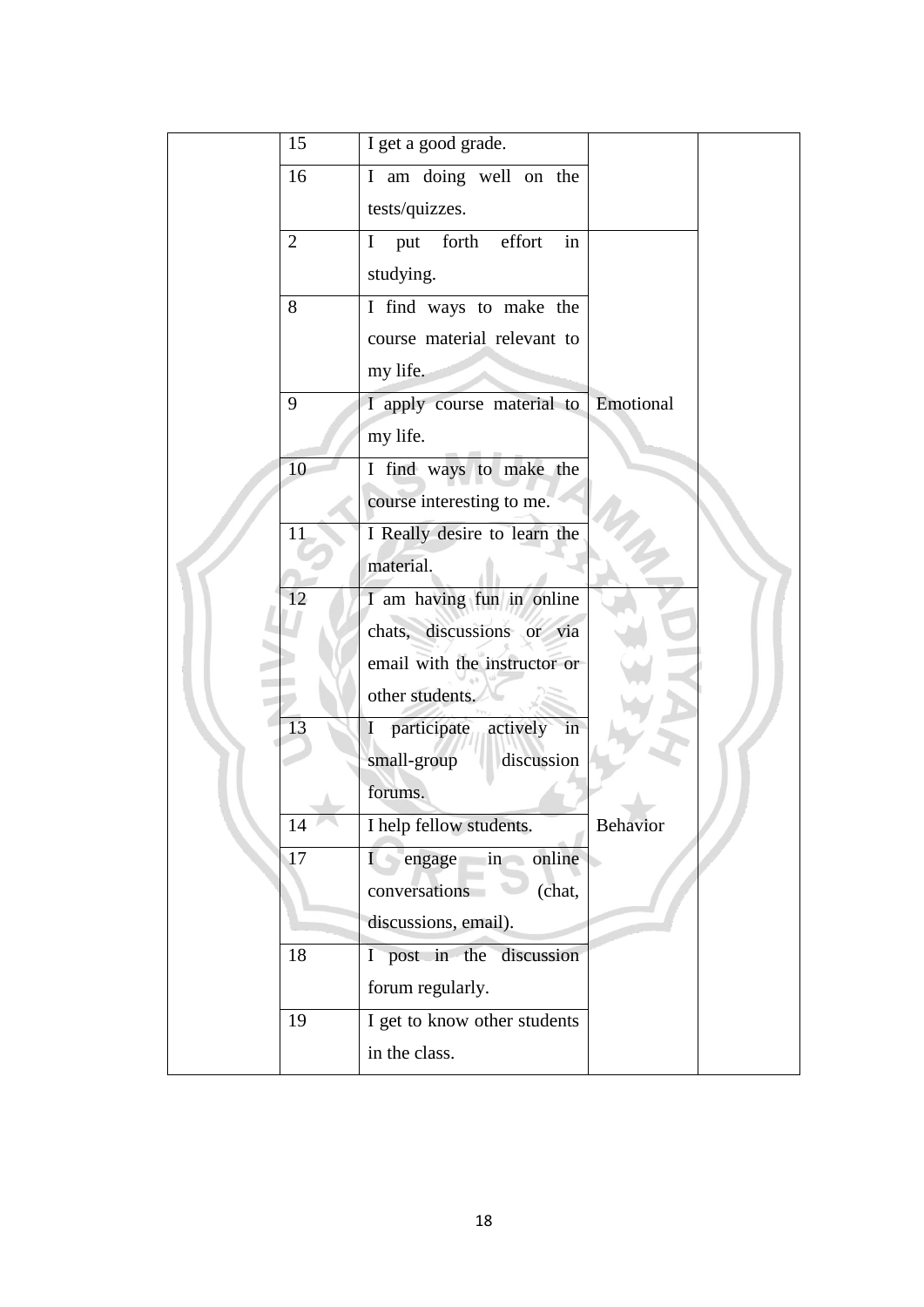#### **3.5 Research Instrument Test Design**

#### **3.5.1 Validity Test**

Validity is the accuracy of the interpretation produced by a measurement or evaluation (Gronlund & Linn, 1990). Meanwhile, the validity test is defined as a step taken to measure the accuracy of instrument content in a study (Sugiyono, 2012). For this reason, researchers need to carry out a validity test to determine whether the instruments used in the study are correct.

The instruments in this study had been translated by a linguist to test the validity of the language. After being translated, this instrument was distributed to several students to test the content validity. According to Sugiyono (2012), the criteria that must be met in order for an instrument to be said valid is if the  $r_{\text{count}}$  is greater than 0.3 ( $r_{\text{count}} > 0.3$ ). If  $r_{\text{count}}$  is less than 0.3 ( $r_{\text{count}} < 0.3$ ), the instrument is invalid.

The analytical tool used was SPSS 17 for Windows with Pearson Product Moment. The results of the validity test of this research instrument showed that the  $r_{\text{count}}$  was greater than the 0.3 ( $r_{\text{count}} > 0.3$ ) so that this instrument was valid and able to be used in this research. RESIY

# **3.5.2 Reliability Test**

Reliability is the consistency of an instrument to be used repeatedly (Sugiyono, 2012). Therefore, it is very important to test the reliability before distributing the instrument.

After testing validity, the researcher tested the reliability. The analysis tool used to test the reliability is SPSS 17 for Windows Software with the Cronbach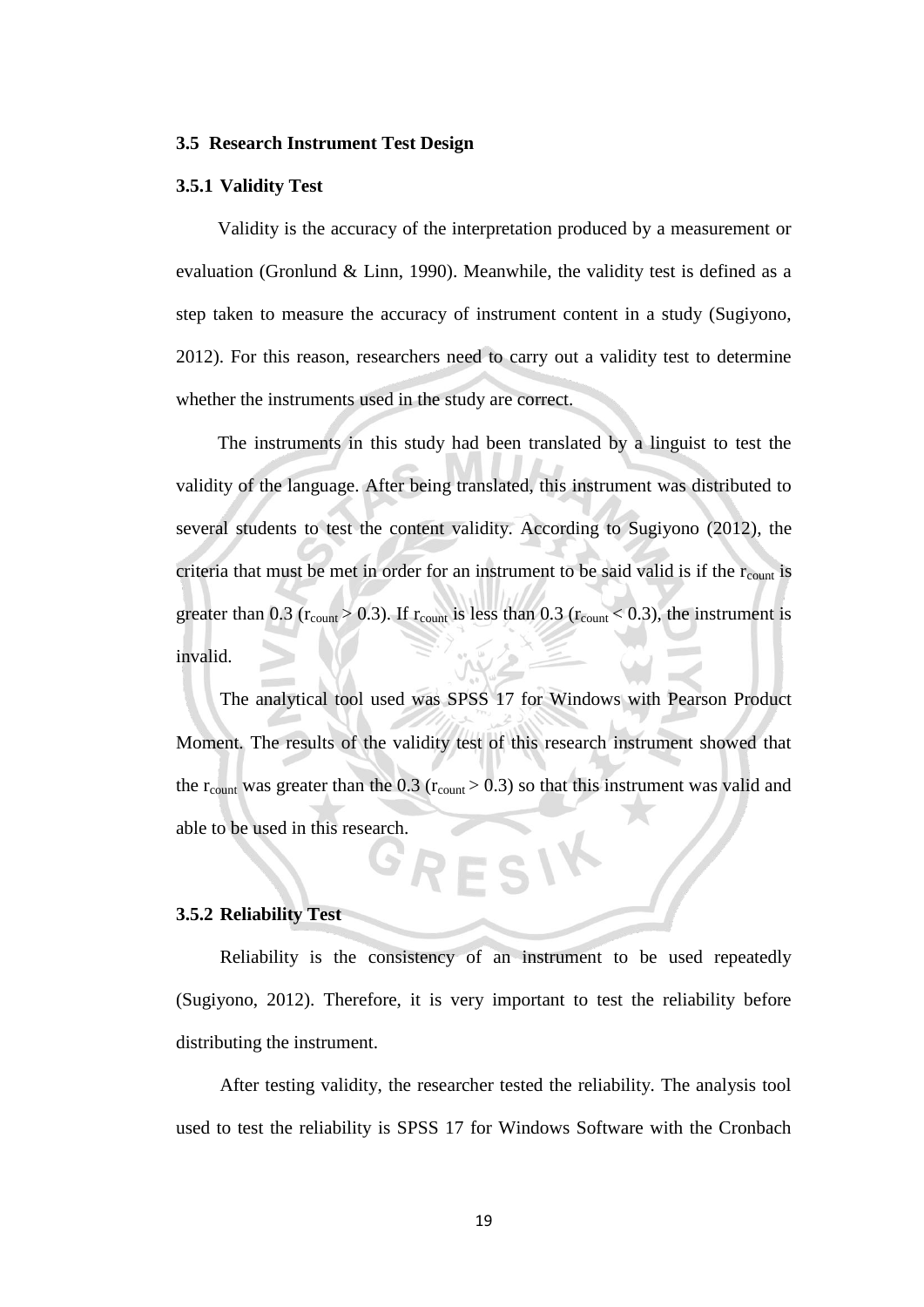Alpha. According to Sugiyono (2012), the criteria that must be met in order for an instrument to be said reliable is if the Cronbach Alpha coefficient is greater than 0.6 (Cronbach Alpha coefficient  $> 0.6$ ). Reliability test results are shown that the coefficient numbers are  $0.884 > 0.6$  and  $0.941 > 0.6$ . So, it can be said that this instrument is valid and can be used for research.

## **3.6 Types and Data Source**

This study uses two types of data, namely primary data and secondary data. Primary data is raw data and is obtained from research subjects for analysis. The primary data in this study are in the form of two questionnaires, the Students 'Learning Styles Preferences questionnaire and the Students' Online Engagement questionnaire, that distributed to the respondents,

The second type of data is secondary data. Secondary data is data that already exists and is used to complement research data. Secondary data in this study are journals and books.

### **3.7 Data Analysis**

Because the data obtained from the questionnaire were cardinal, researcher used bivariate correlation for parametric data analysis or Pearson correlation to answer the first research question.

To find out the answer of the second research question, the researcher used multiple regression. The researcher used SPSS 17 for windows as analysis tool.

The independent variable in this study is the Students' Learning Style, which is then broken down based on its 6 dimensions, into 6 independent variables.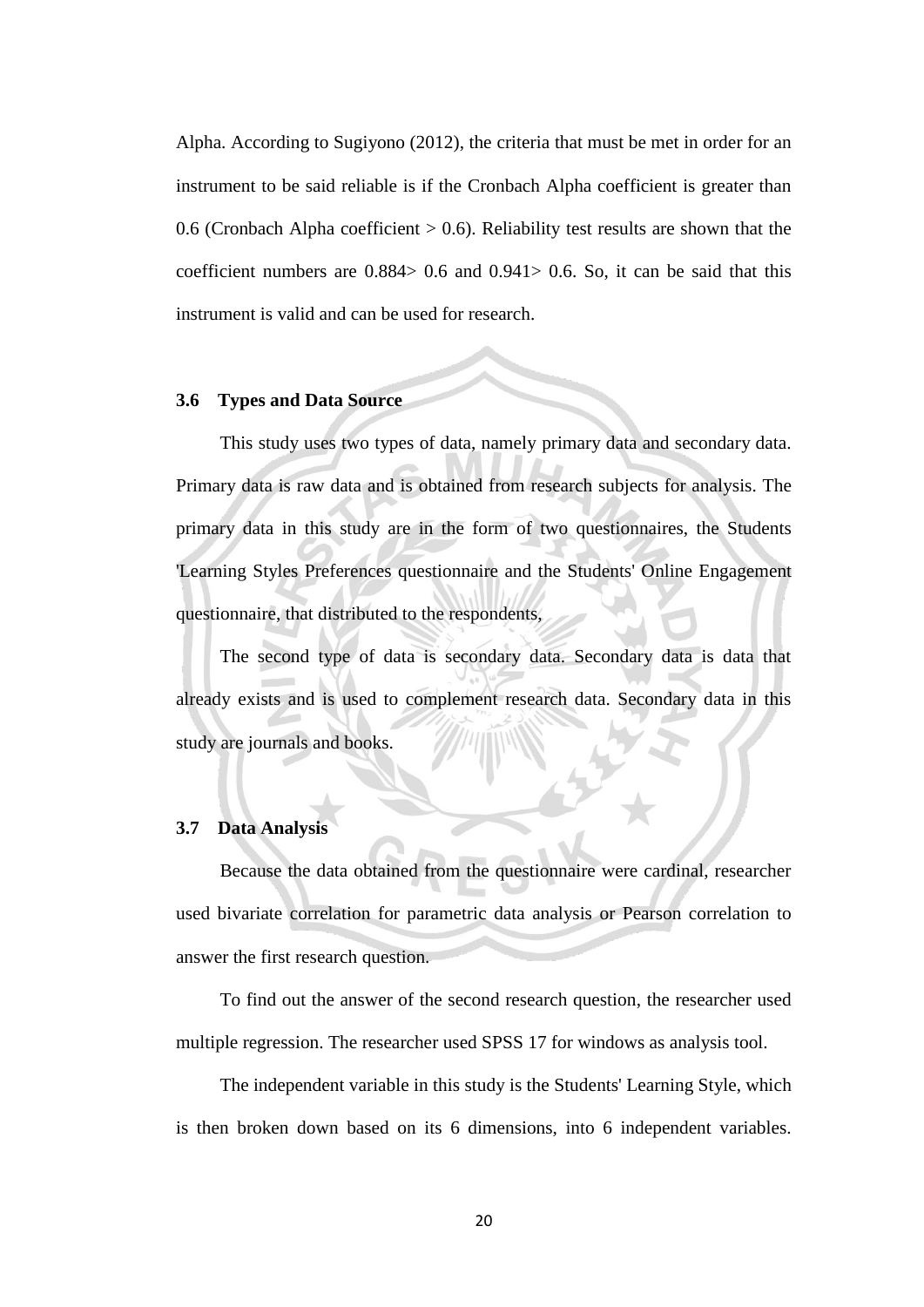While the dependent variable in this study is Students' Online Engagement. So this study analyzes the effect of Students 'Learning Style, including its dimensions, on Students' Online Engagement using multiple linear regression equations.

#### **3.8 Hypothesis Test Design**

- 1) Formulating hypothesis
- a. Ho:  $\beta i = 0$  means that Ho does not have a positive and significant correlation between the independent variable and the dependent variable.
- b. Ha:  $\beta i \neq 0$  means that Ha there is a positive and significant correlation between the independent variable and the dependent variable..
- 2) Determining the level of significant

The probability of error is less than 5% or  $P < 0.05$ .

- 3) Determining the decision area
- a. The first research question:

If sig.  $(2-tailed) < 0.05$ , then Ho is rejected and Ha is accepted, which means that there is a significant influence between the independent variables and the dependent variable.

If sig.  $(2-tailed) > 0.05$ , then Ho is accepted and Ha is rejected, which means that there is no significant influence between the independent variables and the dependent variable.

b. The second research question: